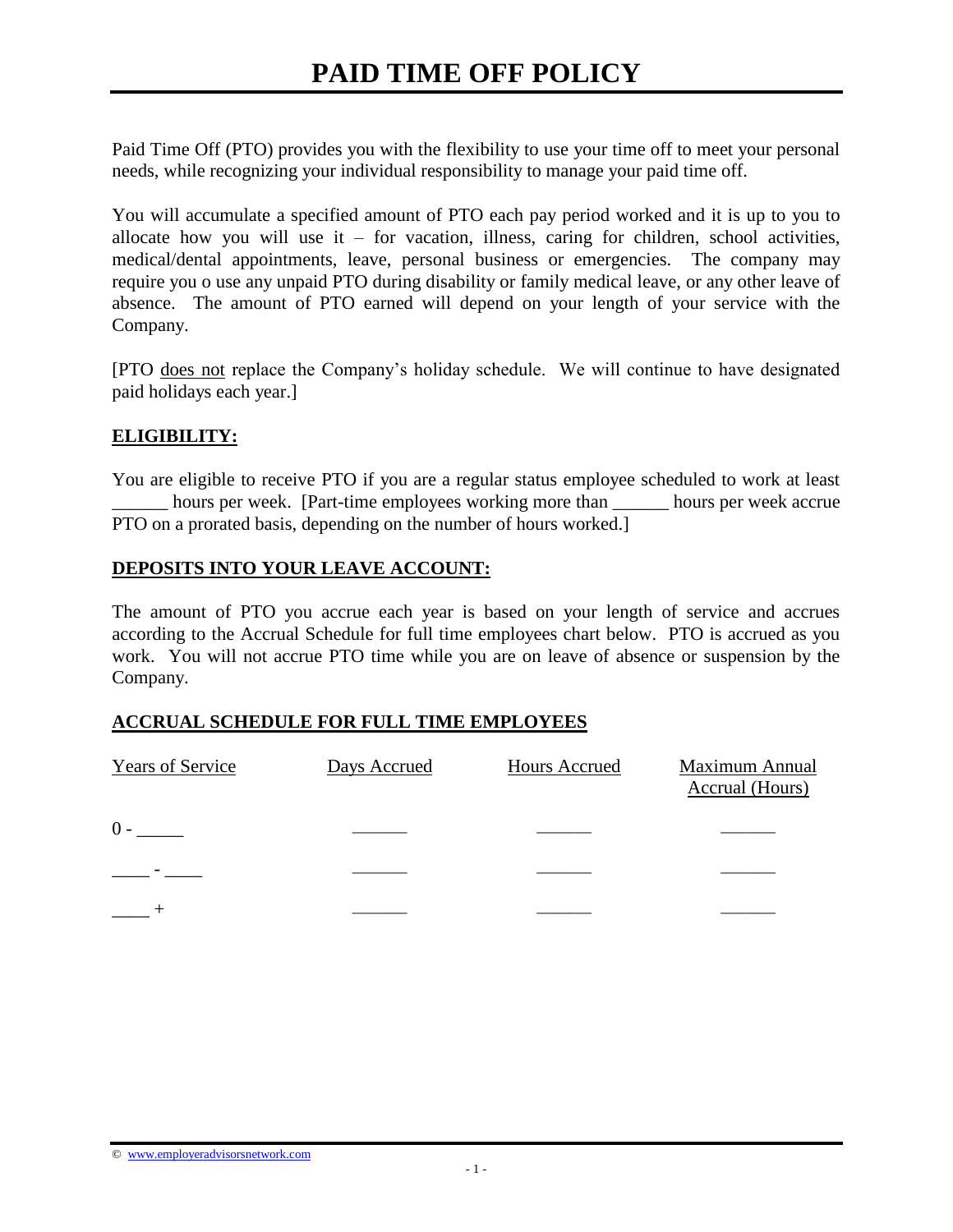# **MAXIMUM TIME ACCUMUALTED:**

Although you may carry over unused PTO time from year to year, there is a cap on the amount of PTO time you can accumulate. This encourages you to use your PTO and allows the company to manage its financial obligations responsibly. Once you reach your cap, you will not accumulate any more PTO until you use some of the time in your account and drop below the cap. After your balance goes below the cap, you will begin accruing PTO again. However, you will not receive retroactive credit for time worked while you were at the cap limit. PTO accrual is capped at one and one half times your annual PTO accrual rate.

# **TERMINATION:**

You will be paid for all accrued but unused PTO when you leave the company.

## **MANAGEMENT OF PTO:**

You are responsible for managing your PTO account. It is important that you plan ahead for how you will use it. This means developing a plan for taking your vacations, as well as doctor's appointments and personal business. It also means holding some time in "reserve" for the unexpected, such as emergencies and illnesses.

## **MINIMUM INCREMENTS OF PTO:**

The minimum amount of PTO you can use at one time depends on whether you are an exempt or a non-exempt status employee. If you are non-exempt, you may not take less than one hour off at a time. If you are an exempt status employee you must take PTO in increments of not less than one-half day.

## **NOTICE AND SCHEDULING:**

You are required to provide your supervisor with reasonable advance notice and obtain approval prior to using PTO. This allows for you and your supervisor to prepare for your time off and assure that all staffing needs are met.

There may be occasions, such as sudden illness, when you cannot notify your supervisor in advance. In those situations, you must inform your supervisor of your circumstances as soon as possible.